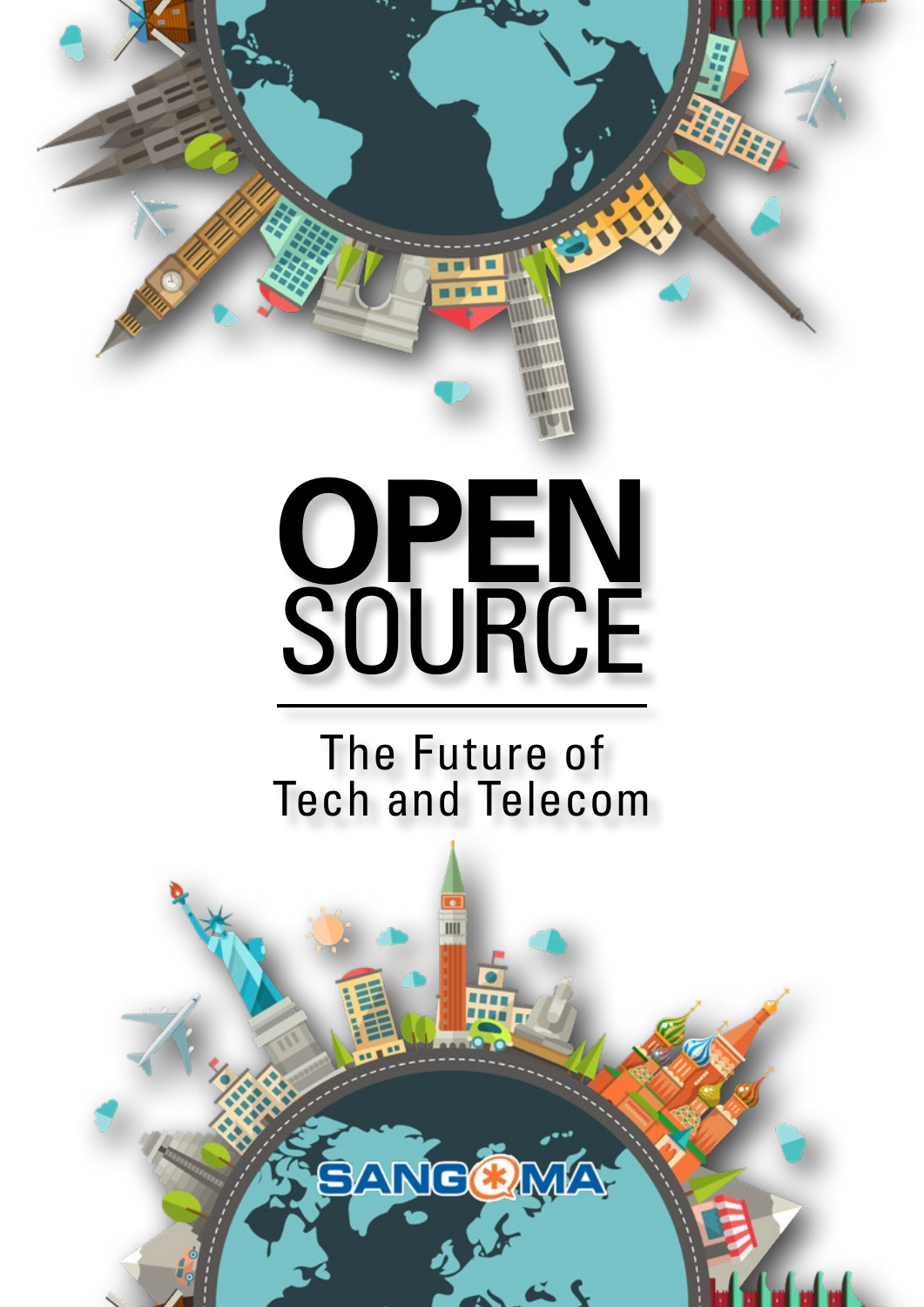# **OPEN SOURCE** The Future of Tech and Telecom

The open source philosophy and methodology has made a considerable impact on the history of computing. It has steadily entered and gained traction in almost every area and industry. For reasons of protecting intellectual property and keeping development focused, proprietary software was, for decades, the only way for organizations to achieve specific goals within budget. Because proprietary software or hardware is developed by businesses whose sole aim is to achieve or maintain profitability, these products could more effectively be designed 'in-house', often in a shorter span of time.

But the draw and appeal of computers and programming has always attracted countless hobbyists and amateurs. And this community of talent has been hard at work since the first computer, building and modifying software, to provide useful new features or just to have some fun.

What was seen as hobbyist fun for decades is now a mature community of developers that industry takes very seriously. Major businesses and organizations are now utilizing the open source method of development to build software that is more responsive to user needs and often less expensive. The telecommunications industry is certainly no stranger to open source. This whitepaper explores the open source philosophy and its impact on the telecom sector.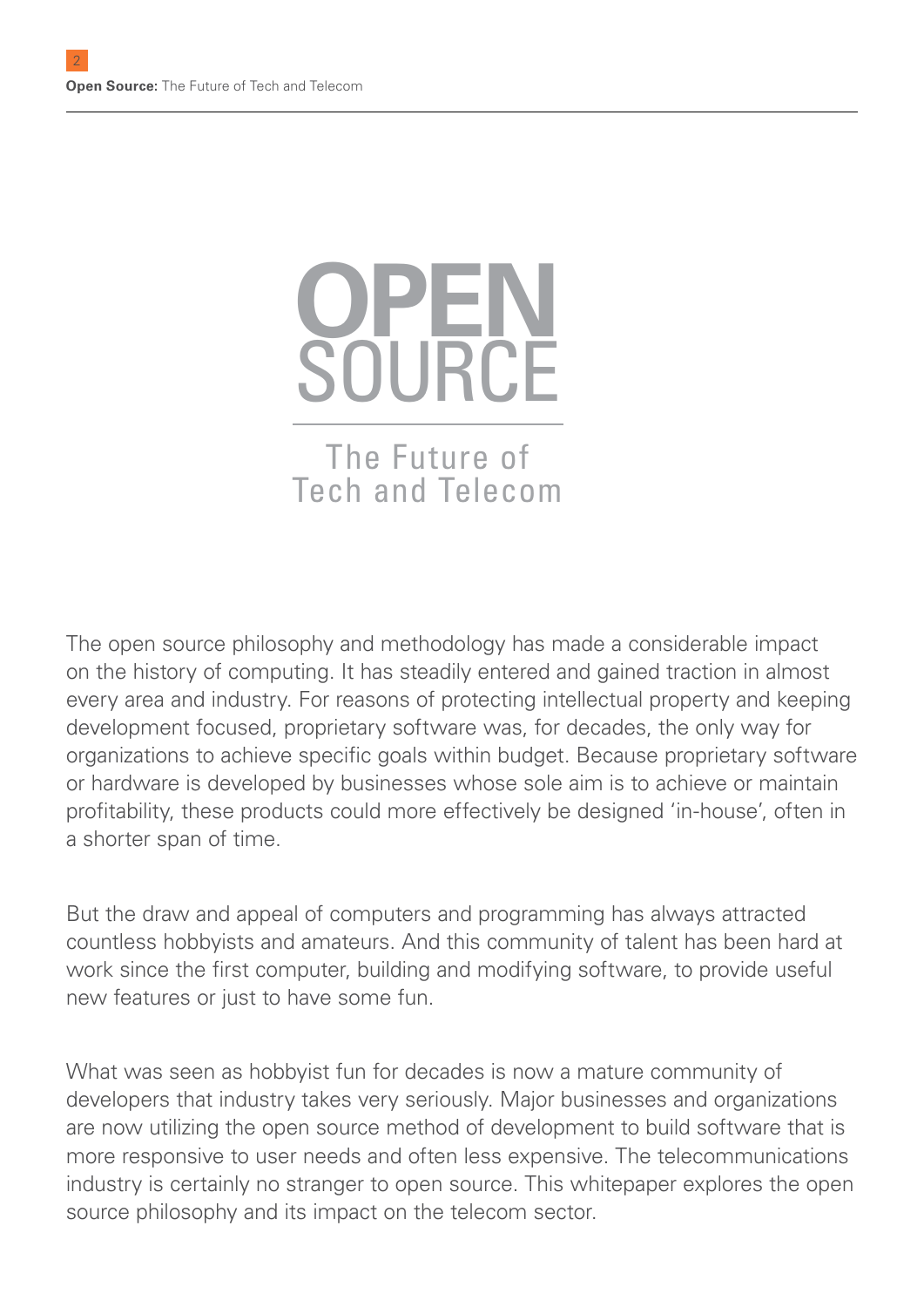

### **WHAT IS OPEN SOURCE?**

The open source method leverages the power of the Internet to develop software. It does this by organizing a project around building a specific tool or program, then making the source code, design documents, and content publicly available under various open source licenses. This allows any seasoned or aspiring developer to try their hand at building or improving the source code without needing to consult the original publisher or producer for permission. The key word in open source development is passion.

Developers in the open source community devote immense time and effort into designing and programming software, while simultaneously making it free and public. While there are certainly ways for them to capitalize on their work, the most significant reward for an open source project is to see the rate of collective learning increase to the point that development and adoption of their product is exponentially sped up. In fact, this is the primary reason open source projects were first organized and the community created.<sup>1</sup>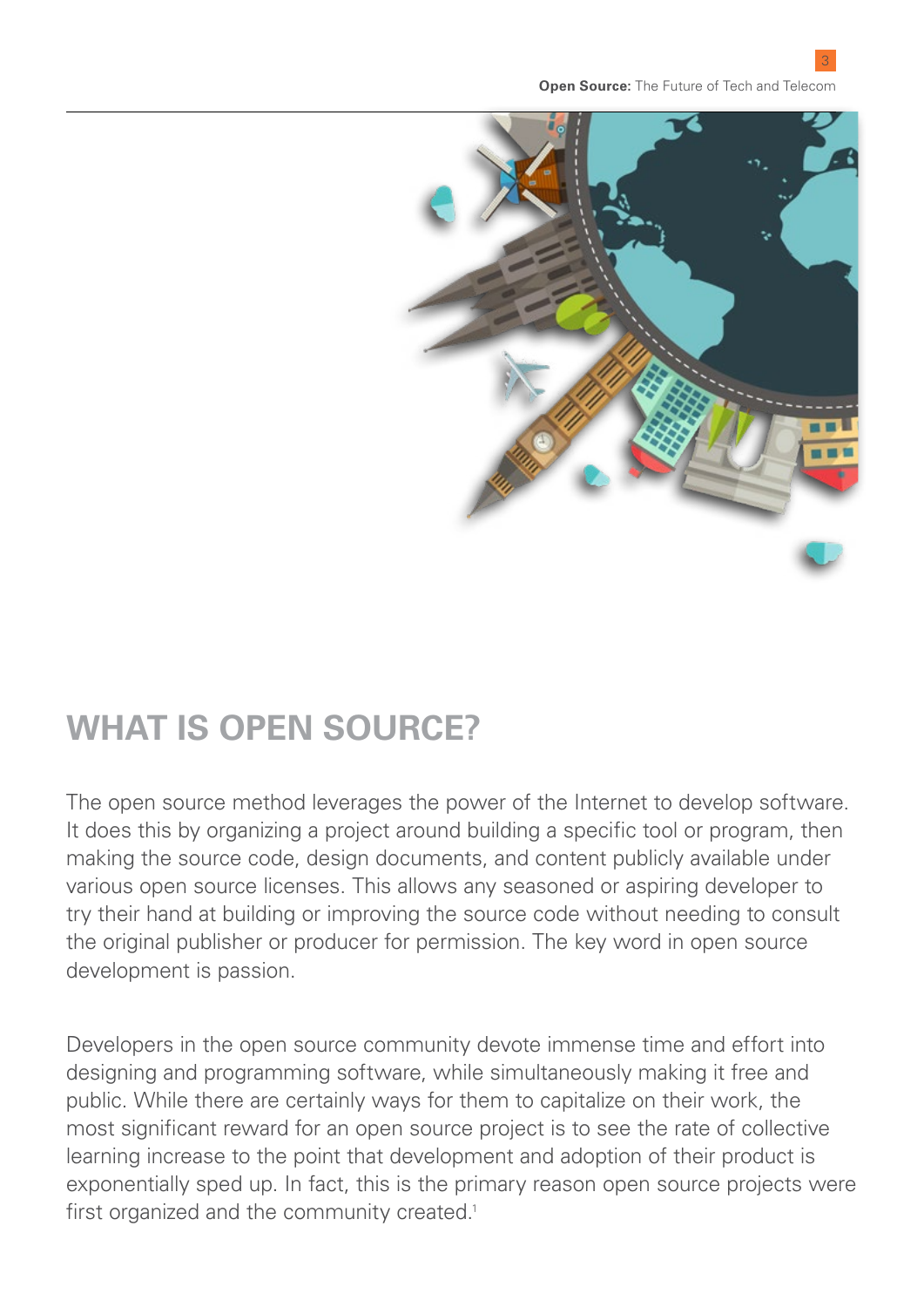### *Open Source Licenses*

Copyright laws and protection of intellectual property is a serious matter. That's why to maintain the integrity of open source projects and protect its community's peace of mind, open source licenses are used. These "allow software to be freely used, modified, and shared."<sup>2</sup>

There are many widely recognized and respected licenses in current use, including the MIT License and the Apache License. One of the most popular (only recently eclipsed by the MIT license<sup>3</sup>) is the GNU General Public License (GPL).

One reason why this license is so popular may be on account of its robust legal definitions that protect users, developers, and the software. Both Asterisk® and FreePBX<sup>®</sup> are licensed under a version two GNU license.<sup>4</sup> In fact, the "free" in FreePBX is actually not referring to price; it is short for "freedom," which speaks richly of its open source pedigree.<sup>5</sup>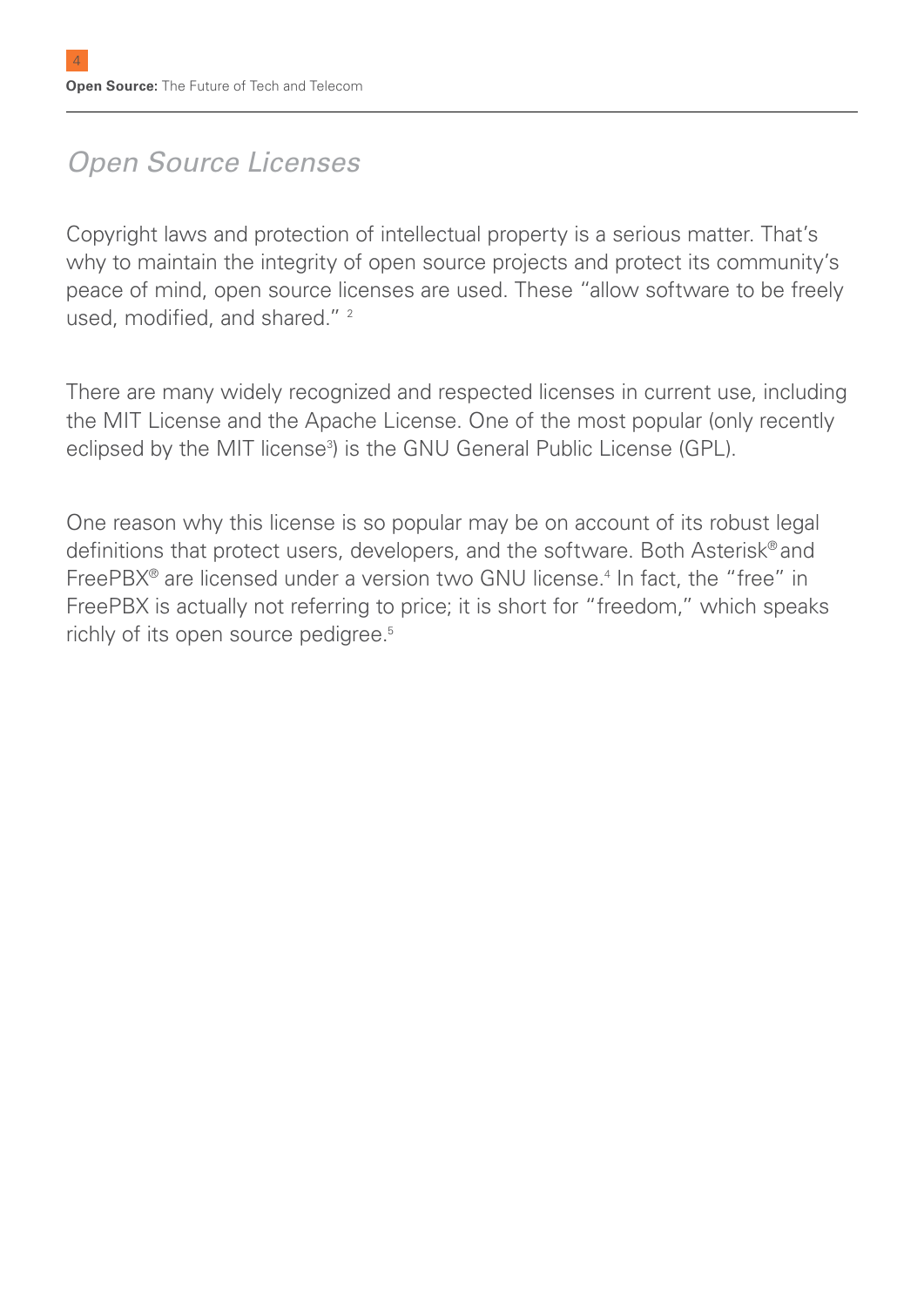### *Open Source Schools of Thought*

Within open source communities, opinions on the overarching goals of the public development model vary significantly. Among developers, opinions can range from, on the one hand, a radical focus on user rights and decry any corporate sponsorship or oversight<sup>6</sup> to, on the other hand, a disinterested anti-philosophical view that open source is just a development model that gets tarnished by politics.

Corporations whose business model rely on open source softwares typically take a mediating view. They value the inherent respect for user rights built into the development model, but they recognize that, for many, they can offer invaluable value-added services. This can be as minimal as offering training and hardware or as comprehensive as offering no-worry, no-effort turnkey versions of open source tools.

Within the crowd of businesses who are adopting the open source model or technology derived from it, their reasons typically fall into two camps. For larger enterprises, open source development is a tried and true way to more efficiently utilize their internal infrastructure to speed development and gain publicity. Companies like Microsoft and Google are majorly involved in this model. Smaller businesses rely on open source to complete projects that have proven useful to users but which would be cost-prohibitive to develop from scratch.

Even within the development model, you can split hairs. Open source projects can follow either a monolithic or a modular approach. With a monolithic development model, software utilities are all released at one time, meaning fewer, slower releases but a much less disjointed product. Projects like Wordpress, Linux, and Lodash prefer this approach. Other open source projects prefer to operate with the modular approach wherein various open source softwares are seen as cogs made to work together. A great example of this are the numerous plugins for Wordpress developed with the open source approach. None of them are made to be an end in themselves, but to perform particular functions. This promotes more rapid releases of single utilities made to solve specific problems rather than be general solutions.<sup>7</sup>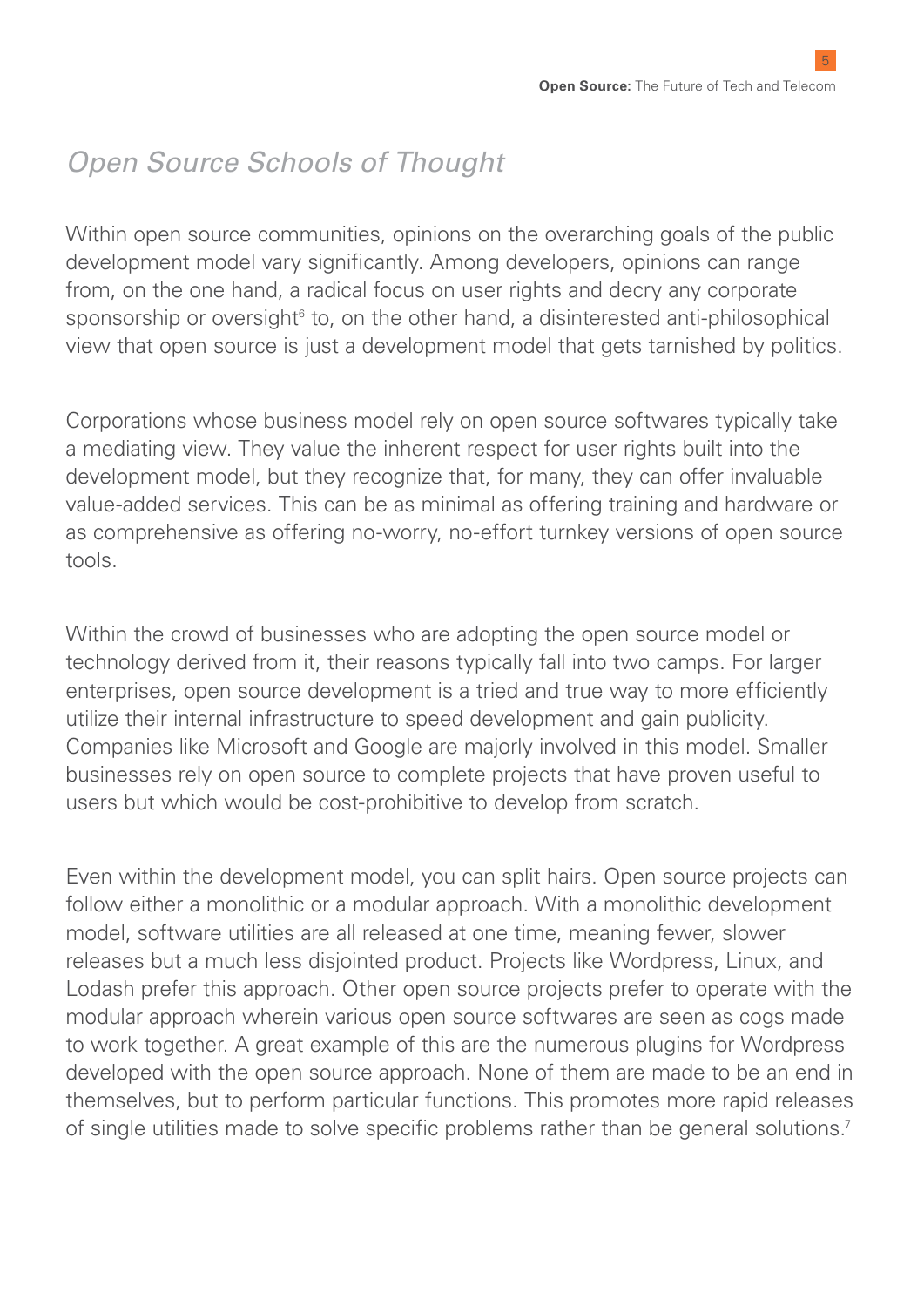### *Why Open Source Matters*

Open source now plays a central role in technological development. Leading technology corporations, once known chiefly for their proprietary products, now sponsor and contribute majorly to the open source movement, as indicated by the recent acquisition of GitHub by Microsoft.8

Rather than keeping their software packages in private servers, companies have taken to using open source repositories as a means of increasing adoption of their software technologies by developers across the world. One of the most significant advantages of open source over proprietary technology is its ability to respond to market needs with more agility and speed. Since developments can be modified under the community's moderation without the bureaucratic, legal, or cost limitations of the proprietary development model, open source is equipped to meet the needs of end users better and more quickly.<sup>9</sup>

When compared to open source software, the value proposition of an exclusively proprietary development model falls apart. Open source software is more cost-effective, more agile and transparent, and support for releases is typically more robust and lasts much longer. These characteristics make open source content widely applicable to nearly every industry, giving it the potential to drive many industries forward. For instance, open source encourages new business ventures because developers can use existing technologies to create new solutions to existing problems with minimal investment. Rather than starting from square one, open technologies afford new and existing developers the opportunity to take advantage of research that has already been done by others in developing new products or contributing improvements to others.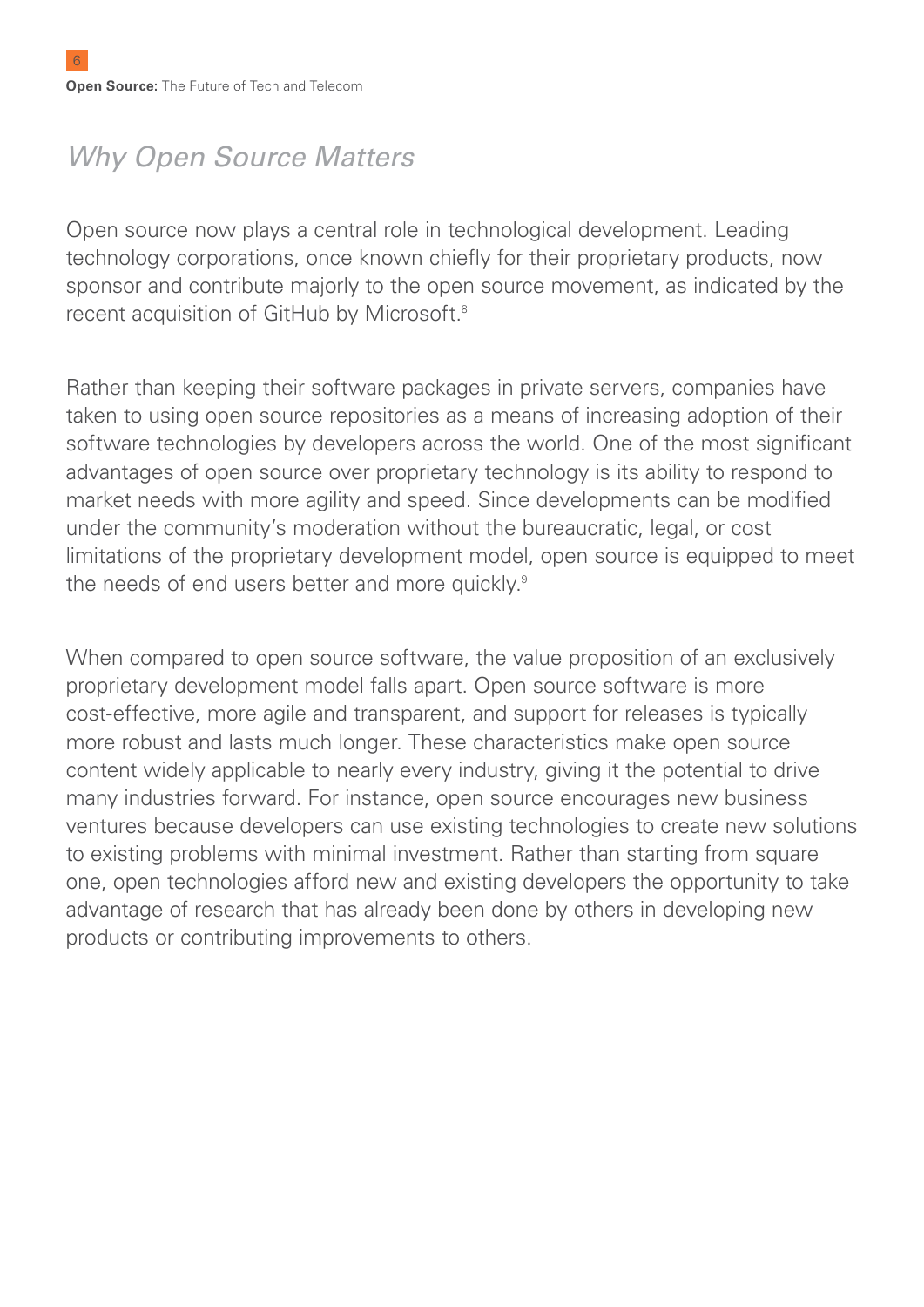7

### *Impact of Open Source on R&D and Culture*

Organizations that host open source projects, like GitHub, play an essential role in the research and development of software and other technologies. With the reduced (often free to use) costs of hosting software packages, developers can focus on the projects without worrying about hosting costs. And if it becomes apparent that other developers solved a problem better, a developer is always able to abandon their design and instead adopt and work on the new one.10 11 For instance, recently, in addition to its usual contribution of web browser technology (like Web Audio, Angle, Brotli), Microsoft has embraced the use of technology produced through the Google-led open source Chromium project.12 This recent change by Microsoft shows that open source is responsive to market needs like better browser speed, which is what prompted them to use the more up-to-date technology for its Microsoft Edge browser. In addition to keeping technology up-to-date and increasing program efficiency, another characteristic of open source development is the prompt response of the community in addressing emerging security issues.

Open source also has a positive impact on culture, especially in encouraging a culture of cooperation in which developers share their work without licensing fees for the benefit of all. Through the culture of sharing, the focus of development is providing better solutions rather than increasing financial margins. This is an excellent strategy for creating technology able to respond to modern user needs. Since the source code for open source products can be downloaded and used by anyone, it is possible for developers to tailor software for the specific needs of niche groups, regardless of size. And free from the typical financial restraints of software programming, technological development is promoted at a global level, as well as encouraging solidarity by providing a platform for people to contribute what they can in skills and through voluntary donations.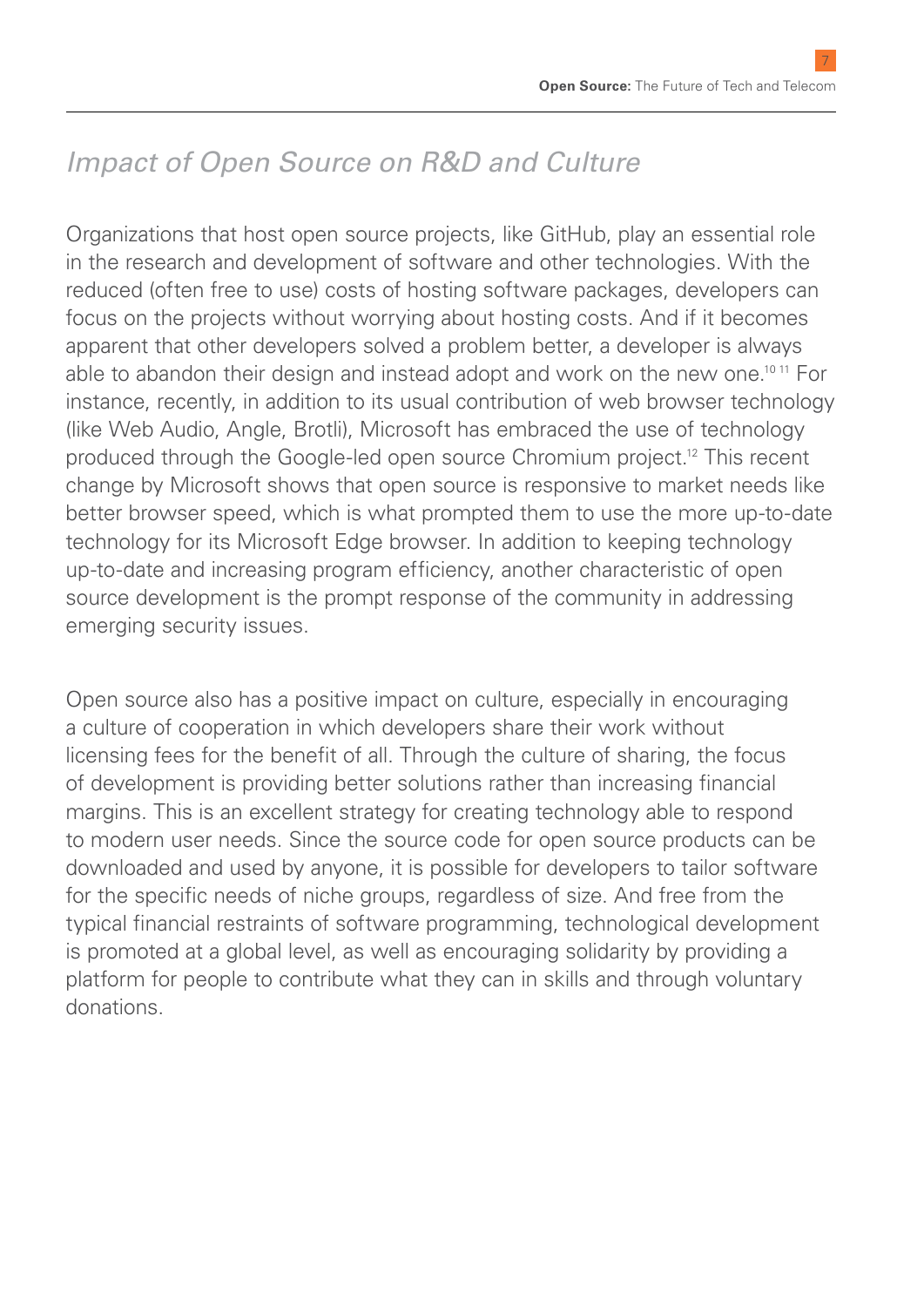**Open Source:** The Future of Tech and Telecom

 $\mathbf{Q}$ 



### **THE PLACE OF OPEN SOURCE IN THE TELECOMMUNICATIONS INDUSTRY**

As indicated earlier, open source has had far-reaching implications for telecommunications. The industry has seen widespread adoption of open source technologies in areas which were once dominated by proprietary technology.

Some of the open source technologies that have been widely adopted in telecommunications include compression technologies, transmission technologies, software technologies, and operating systems.<sup>14</sup> (All four of these areas directly shape or impact Voice over IP technology.) By cutting development costs with the open source model, service providers have been able to reduce their operating costs, allowing savings to be passed on to end users in the form of overall lower prices for telecommunication services.15 In addition, businesses further maximize their budgets by using a higher percentage of open source softwares in their tool kits and networks, reducing or eliminating licensing fees. AT&T, for example, is a major contributor to the Linux Foundation. They have even set the goal of reducing their network costs by virtualizing seventy-five percent or more of their network with open source virtualization software by the year 2020. <sup>16 17</sup>

One of the main benefits of using open source and open standards for the telecommunications industry is the robust interoperability that results. Open source software is typically designed with the end user in mind with the goal of improving different technologies without experiencing any incompatibilities.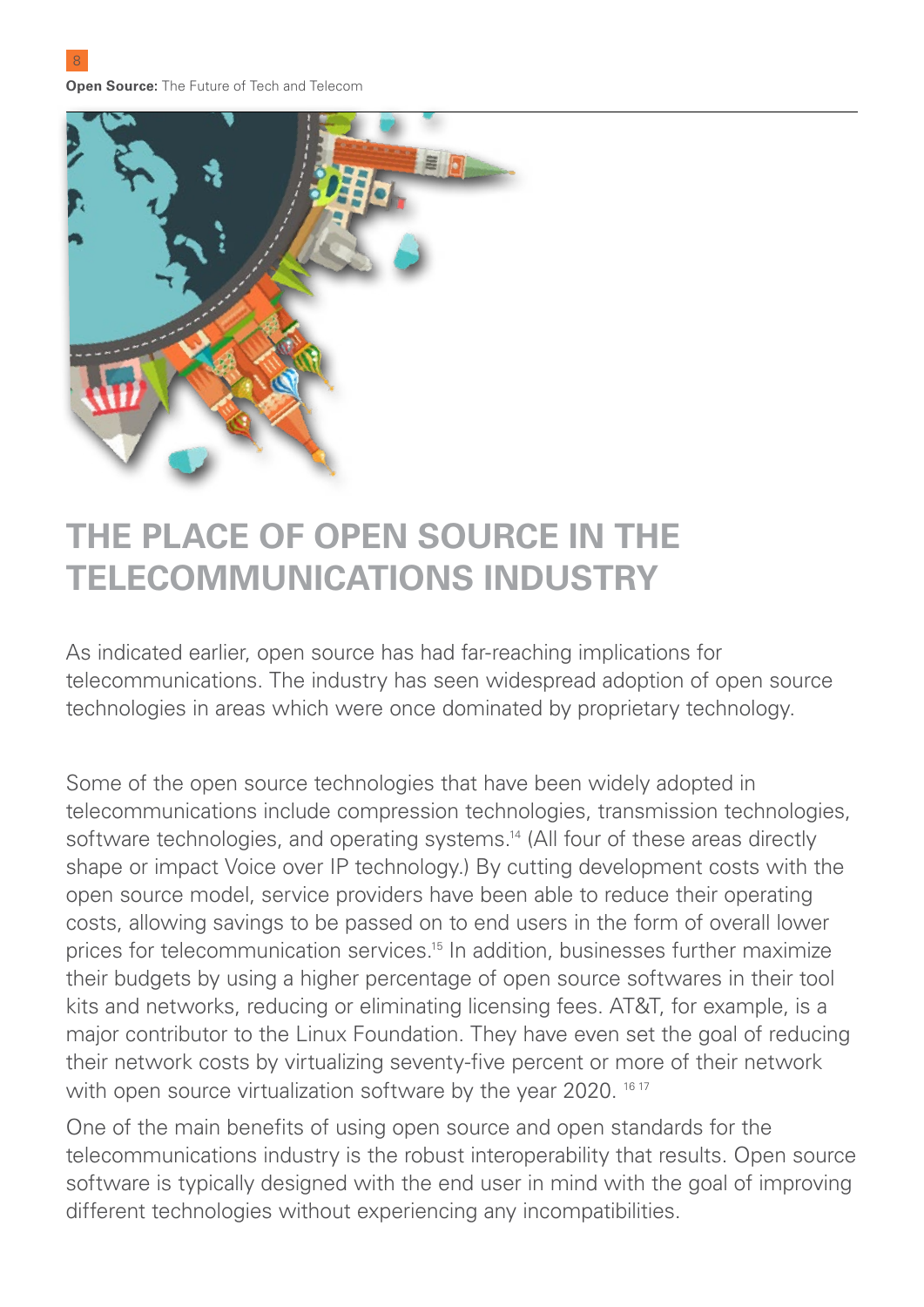The creation of Asterisk, the world's most widely used open source communications platform, is a famous example. Mark Spencer, the founder of Digium®, developed the software to be a PBX for his business while still in college, but its widespread interoperability and powerful utility paved the way for people to use Asterisk to develop numerous communications applications and disrupt the entire telecom industry.

Another important example that has improved the level of compatibility is the cooperation between Nokia and Red Hat in building a cloud-native design for telecom technologies.<sup>18</sup> By using a cloud-based approach, service providers and end users no longer need to worry about technological compatibility because all variables are addressed on the server end.19 Cloud computing would enable the adoption of technologies like software-defined networks (SDN) and network function virtualization (NFV) through the combination of hardware and software products to result in software-only solutions that encourage innovation in telecommunications.<sup>20</sup> Through these solutions, telecommunications take advantage of the benefits of open source, such as responsiveness to market needs, improved security, and more rapid updates among others.

Open source technologies have made such far-reaching improvements that even big box service providers have had no option other than adopting them to benefit from the improvements they have to offer and remain competitive.

For example, the Asterisk open source communications engine made huge advancements in IP-based video and voice communications, fueling both better corporate and homebrew communications solutions across the globe. Because Asterisk and associated project FreePBX are free under the GNU GPL license, any developer, service provider, or business can adopt the technology and build either a fairly stock phone system or extensively modify it to fit almost any voice or video communications need.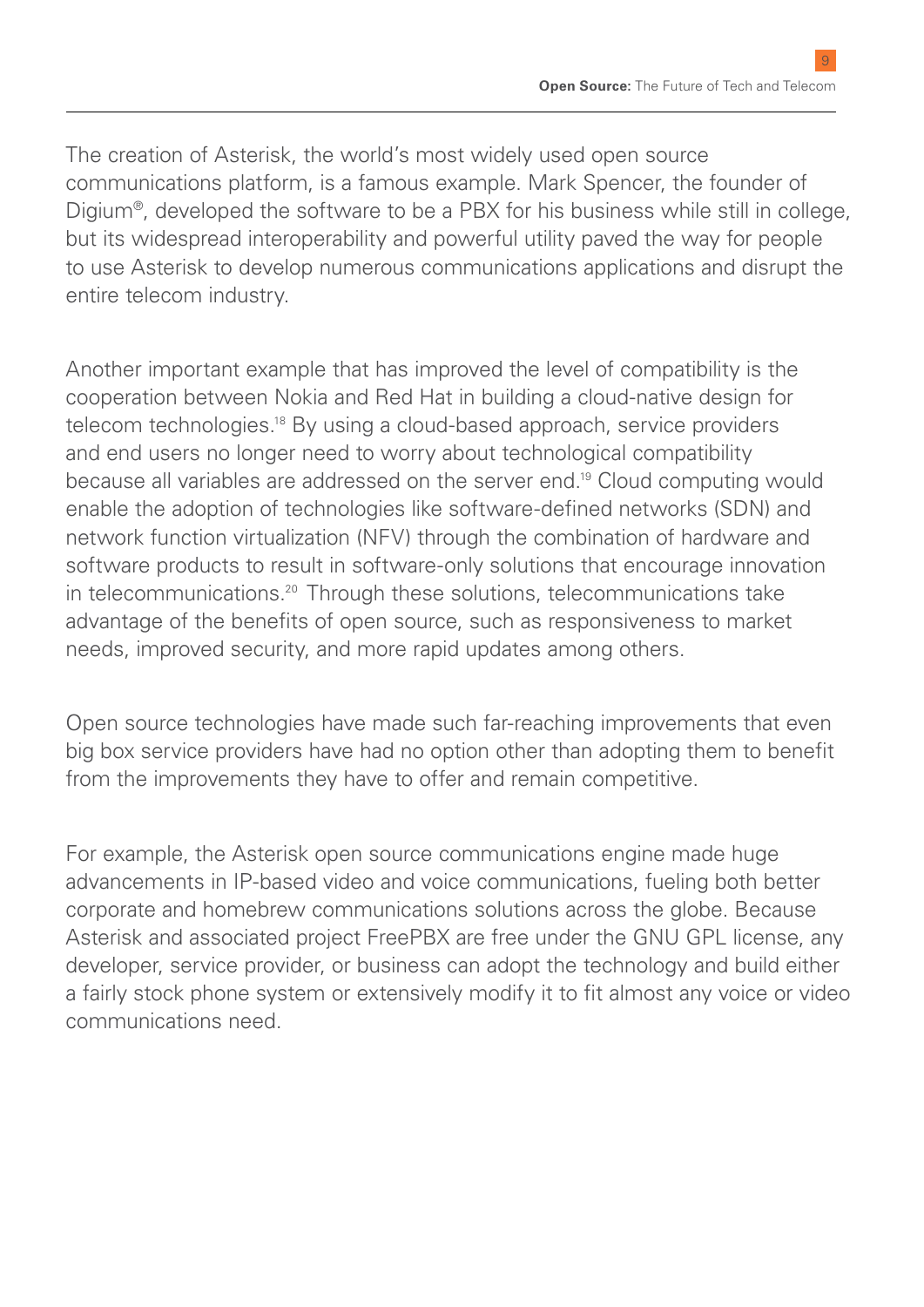Another key advantage of technologies like Asterisk and FreePBX is that they are designed with compatibility in mind. This means that service providers and end users stuck with legacy communications equipment can still take advantage of modern developments like VoIP and Unified Communications. No one gets locked out of global communications anymore like they would have when proprietary software and hardware were dominant.

Asterisk and others also empower developers and information technology employees because it makes it possible to craft robust telecommunications solutions for their end users with significantly less cost and effort. Instead of requiring developers to devote all of their resources to software development, Asterisk handles all "the low-level details of real-time communications" so that developers can focus on the business aspects of their operations.<sup>21</sup>

By making it possible for service providers to use open source frameworks for their telecommunications technology, the potential of open source to streamline the future of the industry, in terms of technological compatibility and standardization, are already beginning to be realized. Also, the open source method ensures that all the technology used in telecommunications remains up-to-date for security and quality reasons.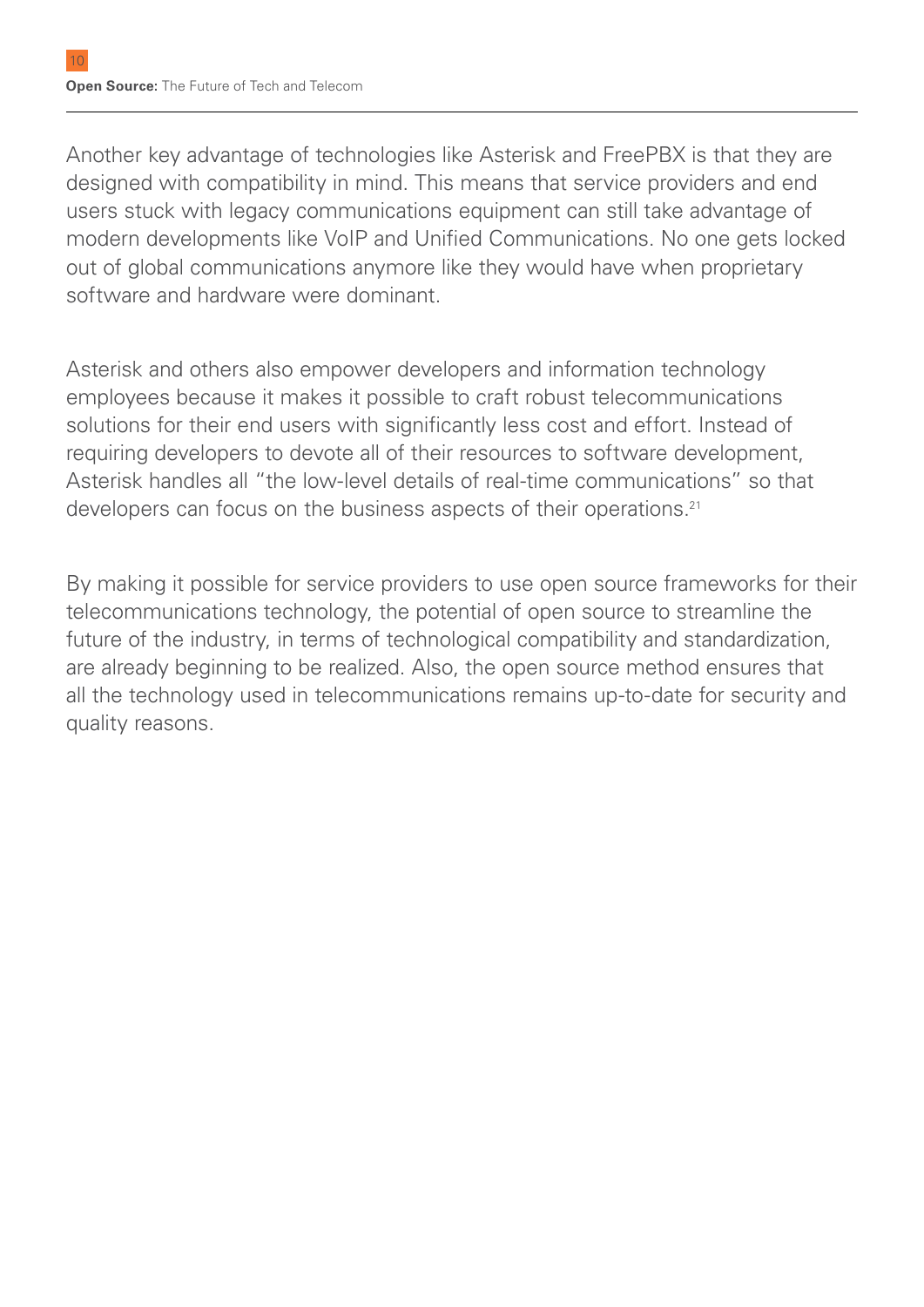

### **IMPORTANCE OF OPEN SOURCE TECHNOLOGY FOR COMMUNICATIONS**

As indicated above, open source technology is vital to the current and future development of telecommunications products and services. Advancements have been made exponentially more quickly by adopting the open source method and ethos, especially when compared to exclusively proprietary technology.

For instance, due to the lack of any compatibility issues in open source products, all telecommunications solutions based on open source technologies will be of better quality and more interconnected. Also, due to the greatly reduced costs of R&D and software-only implementation, open source continues to make telecommunications services more affordable to all people as service providers reduce their operating costs.<sup>22</sup> Open source technologies can be modified and optimized at little to no cost, which means that end users experience limitless possibilities and powerful flexibility in the products available for them to use.

The future of communications technology is in open source. This is seen every day as more and more products are based on open source technologies, especially as the industry has begun to favor open source over proprietary alternatives.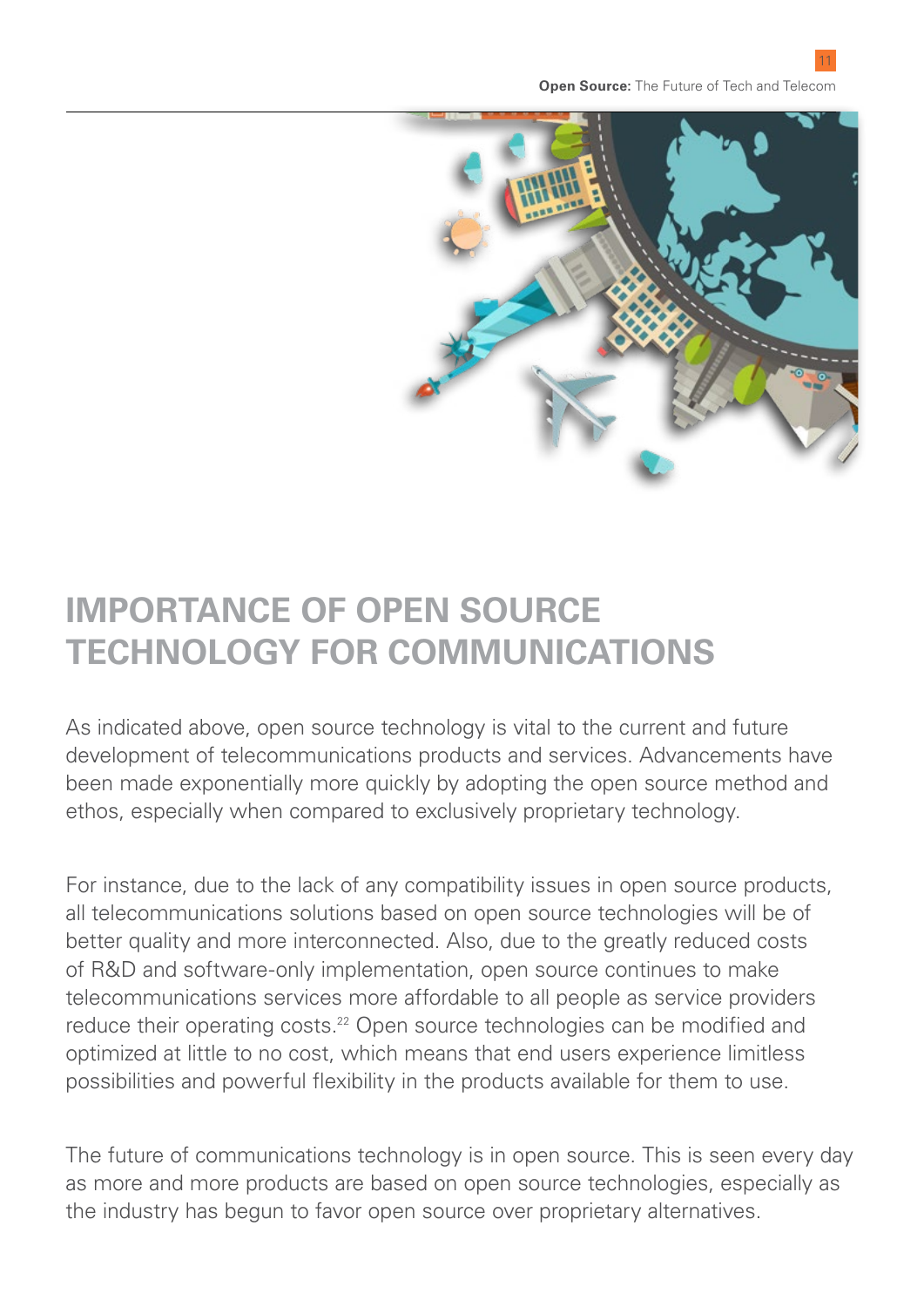### *Sources*

<sup>1</sup> Eric von Hippel and Georg von Krogh, "Open source software and the 'private-collective' innovation model: Issues for organization science." https://dspace.mit.edu/openaccess-disseminate/1721.1/77941

2 About Open Source Licenses. Open Source Initiative. https://opensource.org/licenses

<sup>3</sup> "The State of Open Source Licensing." https://redmonk.com/sogrady/2017/01/13/the-state-of-opensource-licensing/

4 https://wiki.asterisk.org/wiki/display/AST/License+Information

5 http://web.archive.org/web/20181227172605/https://www.freepbx.org/

 $^6$  https://www.gnu.org/philosophy/free-sw.en.html

7 https://staltz.com/two-schools-of-thought-in-open-source.html

8 https://www.theverge.com/2018/10/26/17954714/microsoft-github-deal-acquisition-complete

9 https://blog.kitware.com/cost-speed-agility-the-open-source-business-advantage/

<sup>10</sup> Joe Belfiore, "Microsoft Edge: Making the web better through more open source collaboration," n.d., Available: https://blogs.windows.com/windowsexperience/2018/12/06/microsoft-edge-making-the-webbetter-through-more-open-source-collaboration/.

<sup>11</sup> Seiya Tokui et al., "Chainer: A next-generation open source framework for deep learning" in Proceedings of Workshop on Machine Learning Systems (LearningSys) in the Twenty-Ninth Annual Conference on Neural Information Processing Systems (NIPS). , vol. 5, vols., 2015, 1–6.

<sup>12</sup> Jan-Felix Schrape, "Open source communities: The sociotechnical institutionalization of collective invention" in Collectivity and Power on the Internet. , vols. (Springer, 2018), 57–83.

<sup>13</sup> Eran Galperin, "Are donations effective for open source projects?," 2013, Available: https://opensource. com/business/13/7/donations-open-source-projects.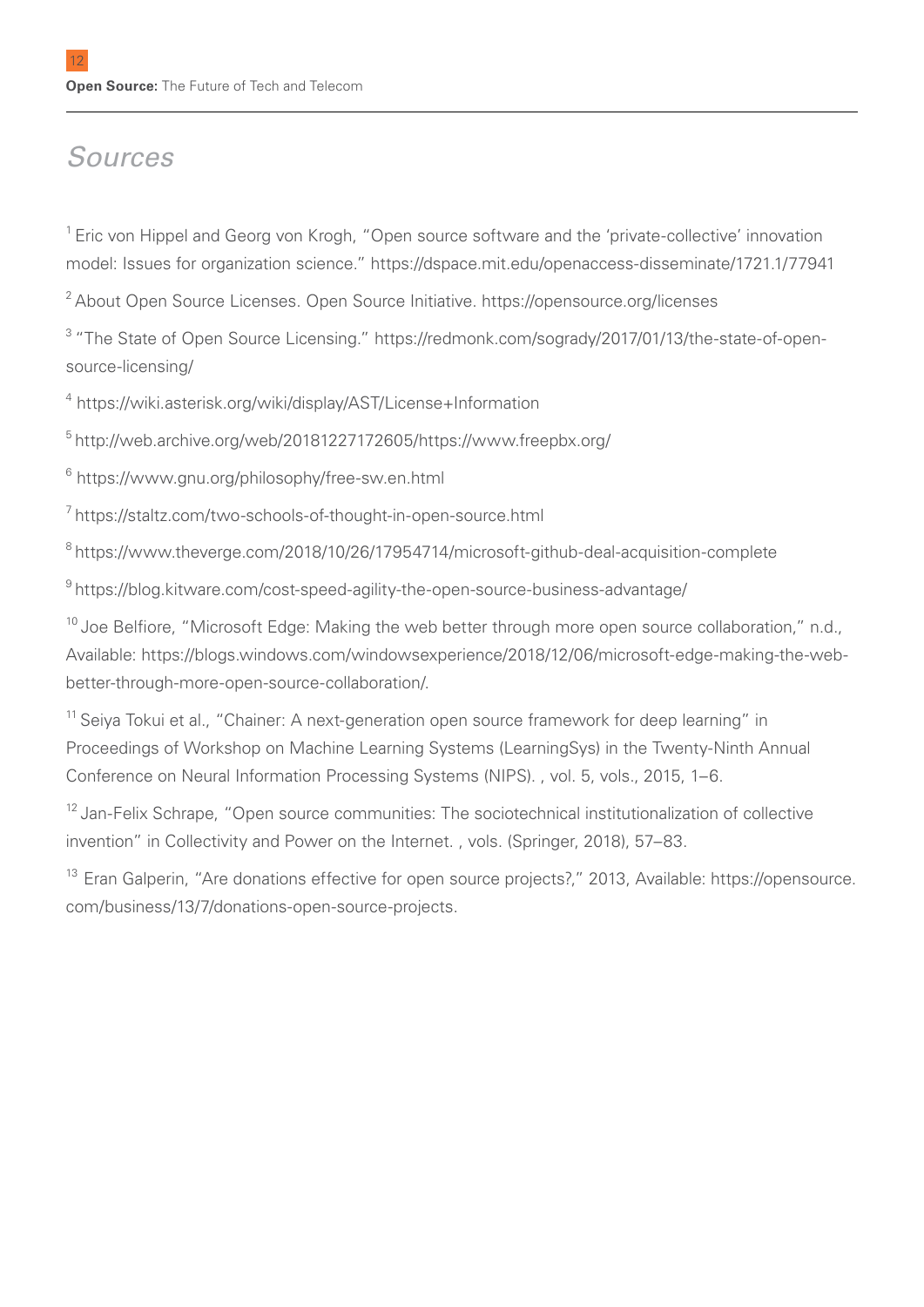13

### *Sources (continued)*

<sup>14</sup> Robert J Fontana, "Recent system applications of short-pulse ultra-wideband (UWB) technology" IEEE Transactions on Microwave Theory and Techniques. 52.9 (2004): 2087–2104.

<sup>15</sup> Kazem Sohrabv. Daniel Minoli, and Taieb Znati, Wireless sensor networks: Technology, protocols, and applications, vols. (John Wiley & Sons, 2007).

16 https://www.fiercetelecom.com/telecom/at-t-open-sources-ecomp-to-linux-foundation-hopes-to-makeit-industry-s-standard-for-sdn

<sup>17</sup> https://about.att.com/story/dnos\_software\_framework\_into\_open\_source.html

18 Nokia and Red Hat, "Telco goes cloud-native with open source," 2017, Available: https://pages.nokia. com/18878.Telco.Goes.Cloud.Native.with.Open.Source.html. Using open source cloud computing for telecommunications eliminates the challenges associated with traditional computing, particularly compatibility issues.

<sup>19</sup> Hemlata Gangwar, Hema Date, and R Ramaswamy, "Understanding determinants of cloud computing adoption using an integrated TAM-TOE model" Journal of Enterprise Information Management. 28.1 (2015): 107–130.

<sup>20</sup> Nokia and IDC, "Open source: The best ideas are better for everyone," 2017, Available: https://pages. nokia.com/14866.E2E.Cloud.Digitalization.OpenSource.Webinar.html.

21 Digium, "Asterisk communication solutions," 2018, Available: https://www.digium.com/products/ asterisk.

<sup>22</sup> Rolando P Reyes Ch et al., "An empirical evaluation of open source in telecommunications software development: The good, the bad, and the ugly" in International Conference on Information Theoretic Security. , vols. (Springer, 2018), 508–517.